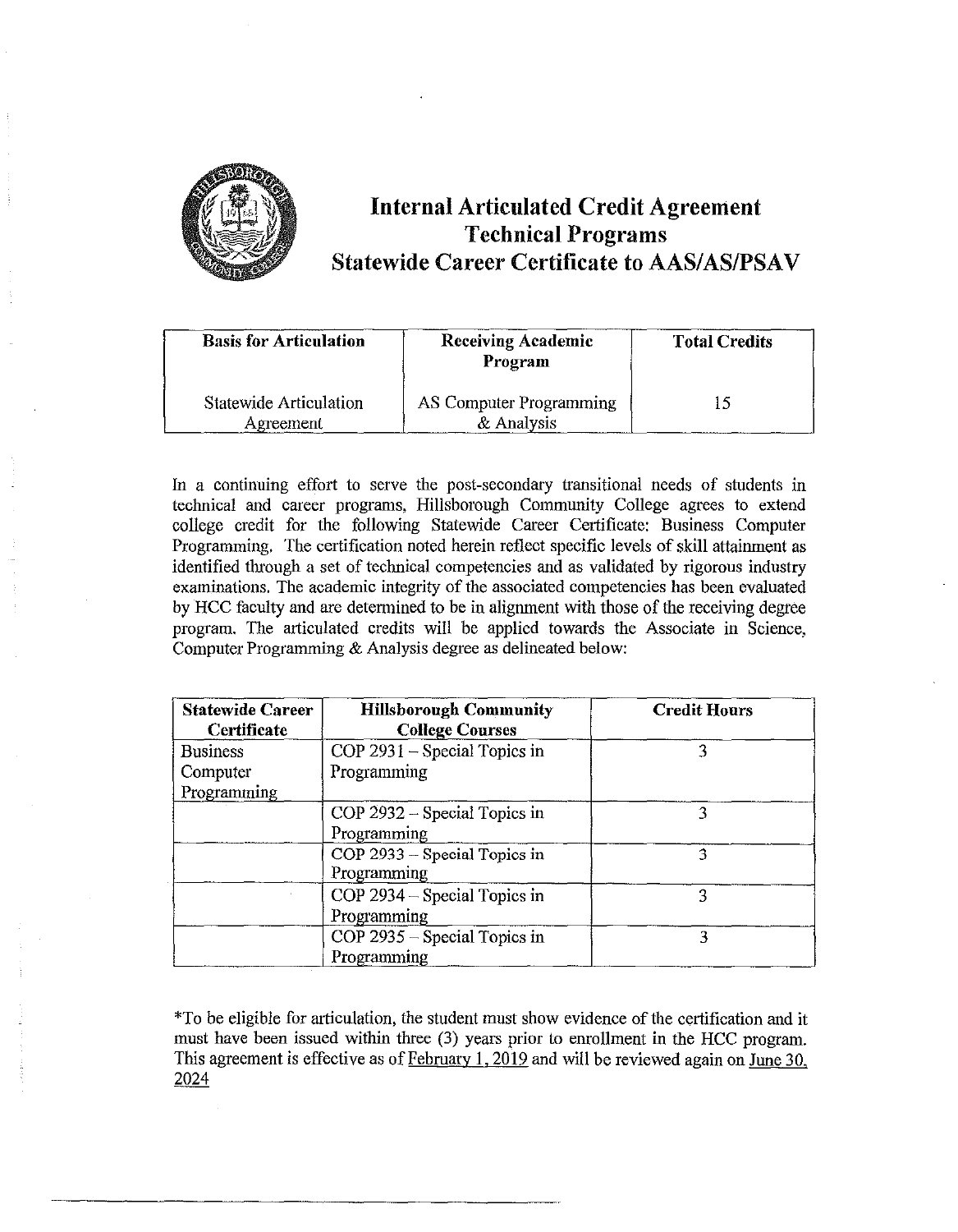\*An original form of documentation must be presented to an HCC representative before articulated credit can be requested. However, a copy of the certification can be used for · internal processing of the articulated credit form.

# **HILLSBOROUGH COMMUNITY COLLEGE**

У

Cameron Spears Department Chair, Computer Science

Date:  $6 - 1 - 9$ 

 $\frac{6-11}{\text{Bary Hubbard}}$ 

Dean

Date: <u>6 - 11 - 19</u>

af

~~Brian Mann Director, Associate in Science Programs

Date:  $6 - 17 - 19$ hars

Richard Senker Interim Vice President, Academic Affairs

Date: *C/17/19*